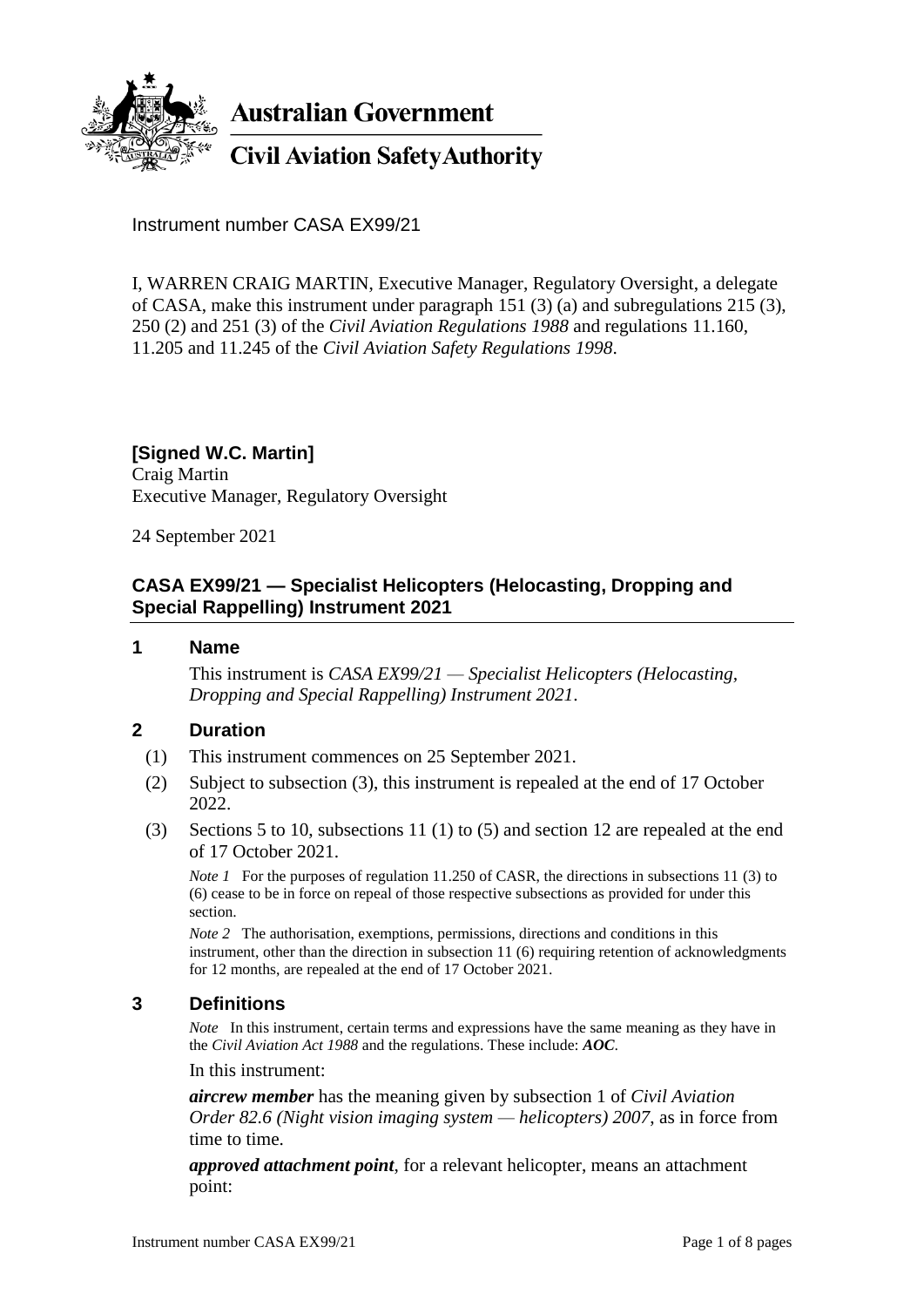- (a) on the floor or any other part of the internal structure of the aircraft; and
- (b) approved under the flight manual for the aircraft.

*approved harness* means a harness that is approved by CASA under regulation 21.305 of CASR.

*CAO 20.16.3* means Civil Aviation Order 20.16.3 (as amended), as in force from time to time.

*CAO 29.11* means Civil Aviation Order 29.11 (as amended), as in force from time to time.

*contestant* means any of the following persons participating as a contestant in the filming of *SAS Australia*:

- (a) Jessica Alder;
- (b) Darius Boyd;
- (c) Millie Boyle;
- (d) Ebanie Bridges;
- (e) Richard Buttrose;
- (f) Wayne Carey;
- (g) Ashley Cheadle;
- (h) Ryan Clarke;
- (i) Riana Crehan;
- (j) Rhali Dobson;
- (k) Laura Dundovic;
- (l) Paul Fenech;
- (m) Locklan Gilbert;
- (n) Ellia Green;
- (o) Barry Hall
- (p) Timm Hanly;
- (q) Simone Holtznagel;
- (r) Geoffrey Huegill;
- (s) Isabelle Kelly;
- (t) Daniel Macpherson;
- (u) Tziporah Malkah;
- (v) William Mason;
- (w) Ruby Matthews;
- (x) Shane Mumford;
- (y) Melissa Nicholas;
- (z) Skye Nicolson;
- (za) Alexandra Pike;
- (zb) Orpheus Pledger;
- (zc) Anna Robards;
- (zd) Andrew Ryan;
- (ze) Michael Slater;
- (zf) Cheyenne Tozzi;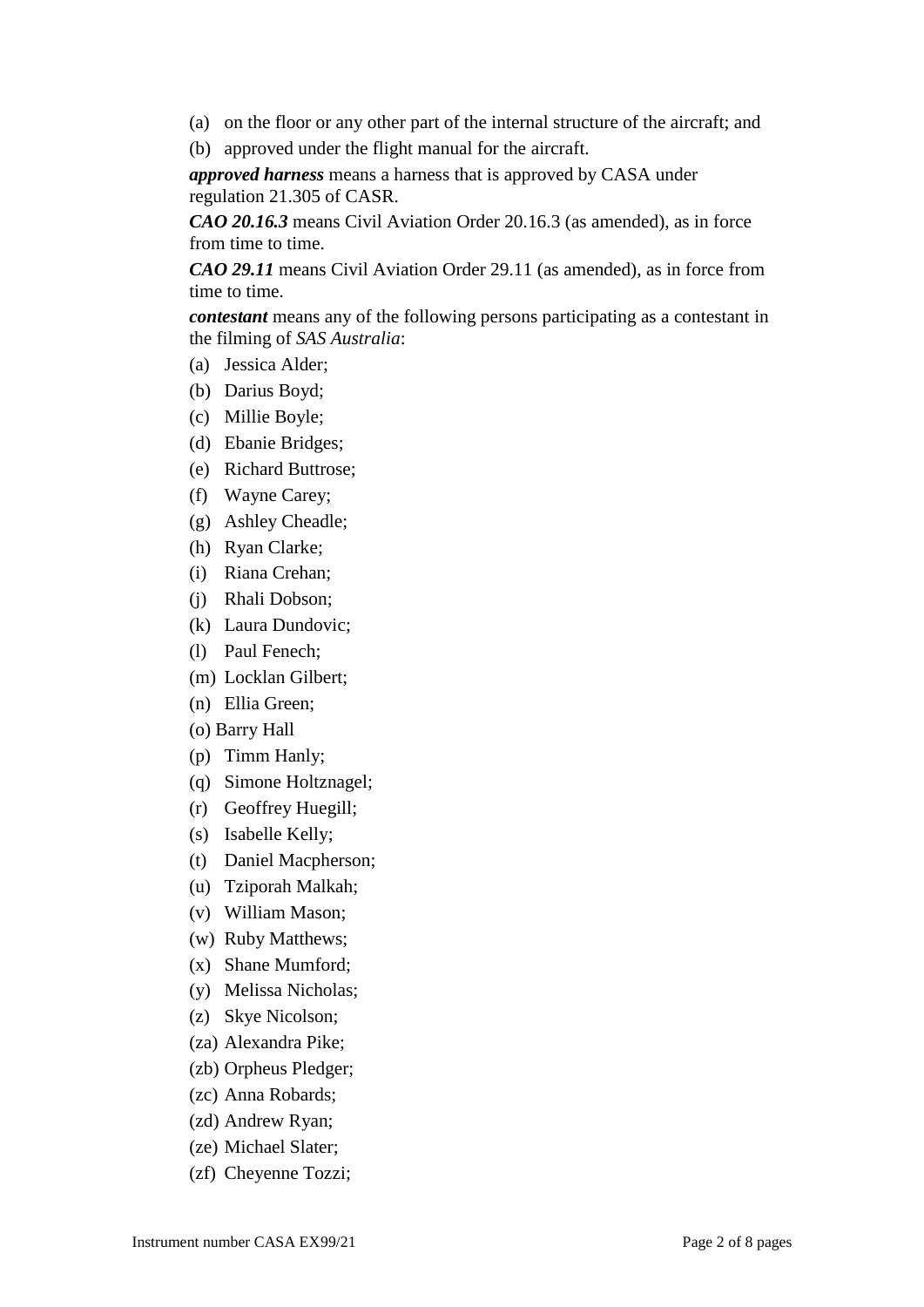- (zg) Candice Warner;
- (zh) David Williams;
- (zi) Melissa Wu;
- (zj) Michael Zerafa.

*contest operation* means an operation conducted in a relevant helicopter:

- (a) by Specialist Helicopters; and
- (b) at a height of less than 1 000 feet above the terrain; and
- (c) that involves:
	- (i) helicopter entry from a slow-moving boat, in the circumstances set out in "Risk Management Plan — SAS 'Australia' Series 4: Celebrities Skid Jump", v5.0 dated September 2021; or
	- (ii) special rappelling, in the circumstances set out in "Risk Management Plan — SAS 'Australia' Series 4: Celebrities Restricted Rappelling Ops", v3.0 dated September 2021; or
	- (iii) helocasting, in the circumstances set out in "Risk Management Plan SAS 'Australia' Series 4: Celebrities Hover Exit: Helocasting", v3.0 dated September 2021; or
	- (iv) a ladder crossing, in the circumstances set out in "Risk Management Plan — SAS 'Australia' Series 4: Celebrities Ladder Crossing", v5.0 dated September 2021; or
	- (v) a human extraction, in the circumstances set out in "Risk Management Plan — SAS 'Australia' Series 4: Celebrities Human Extraction", v3.0 dated September 2021.

*described area* means the area around Jervis Bay, New South Wales, as specified in the risk management plan that applies for the contest operation.

*dispatcher's restraint strap* means a dispatcher's restraint strap that complies with ATSO-C1001, as it exists at the time this instrument commences.

*helocast*: a person engages in a *helocast* if the person leaves a helicopter while the helicopter:

- (a) is over water; and
- (b) is established at the height at which the person will leave the helicopter; and
- (c) has a ground speed not exceeding 10 knots.

*hover* means flight at zero ground speed.

*nominated aircrew member* means any of the following persons who are aircrew members:

- (a) Erica Foley;
- (b) Jack Kain;
- (c) Anthony Middleton;
- (d) Mathew Ollerton;
- (e) Rifka Peglar;
- (f) William Proctor;
- (g) David Ranftle;
- (h) Mei Rogers;
- (i) Matt Rogerson;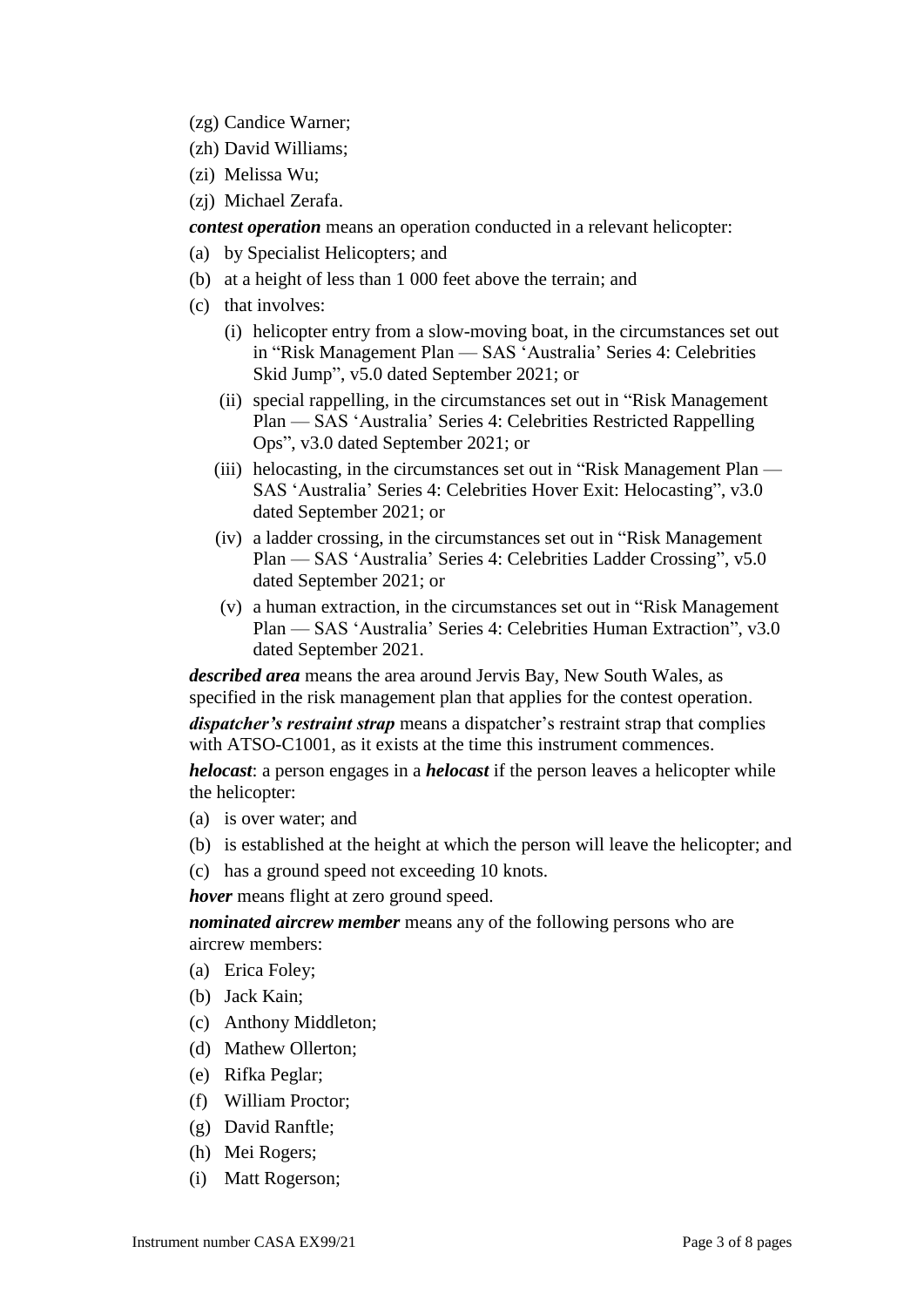- (j) Joanne Siddiqui;
- (k) Clint Smith;
- (l) Dean Stott;
- (m) Leon Stripp;
- (n) Katrina Thomas.

*nominated camera operator* means any of the following persons:

(a) Ryan Barry-Cotter;

- (b) Matthew Deavin;
- (c) Marcus De Giorgio;
- (d) Rob Gunn;
- (e) Will Hayles;
- (f) Tim Keith;
- (g) Dan McGrath;
- (h) Paul Moss;
- (i) Gabiso Ndiweni.

*rappelling harness* means a rappelling harness that complies with ATSO-C1003, as it exists at the time this instrument commences.

*Note* For information about minimum performance standards ATSO-C1001 – *Dispatcher's restraint strap* and ATSO-C1003 – *Helicopter external personnel lifting devices —* see section 13.2 and Schedules 24 and 26 of the *Part 21 Manual of Standards* available on the Federal Register of Legislation.

*relevant helicopter* means a Eurocopter AS350 or AS355, or an Airbus H125, helicopter:

- (a) operated by Specialist Helicopters under an AOC that authorises the conduct of sling load operations, special rappelling operations, and emplaning and deplaning from the hover; and
- (b) fitted with approved, and rappelling, harnesses; and
- (c) fitted with dispatcher's restraint straps.

*risk management plan* means any of the following documents provided by Specialist Helicopters to CASA, as they exist at the time this instrument commences:

- (a) Risk Management Plan SAS 'Australia' Series 4: Celebrities Hover Exit: Helocasting, v3.0 dated September 2021;
- (b) Risk Management Plan SAS 'Australia' Series 4: Celebrities Restricted Rappelling Ops, v3.0 dated September 2021;
- (c) Risk Management Plan SAS 'Australia' Series 4: Celebrities Skid Jump, v5.0 dated September 2021;
- (d) Risk Management Plan SAS 'Australia' Series 4: Celebrities Ladder Crossing, v5.0 dated September 2021;
- (e) Risk Management Plan SAS 'Australia' Series 4: Celebrities Human Extraction, v3.0 dated September 2021.

*SAS Australia* means the television show known as *SAS Australia*, produced by Screentime Australia.

*Specialist Helicopters* means David Adamson, ARN 559092, trading as Specialist Helicopters.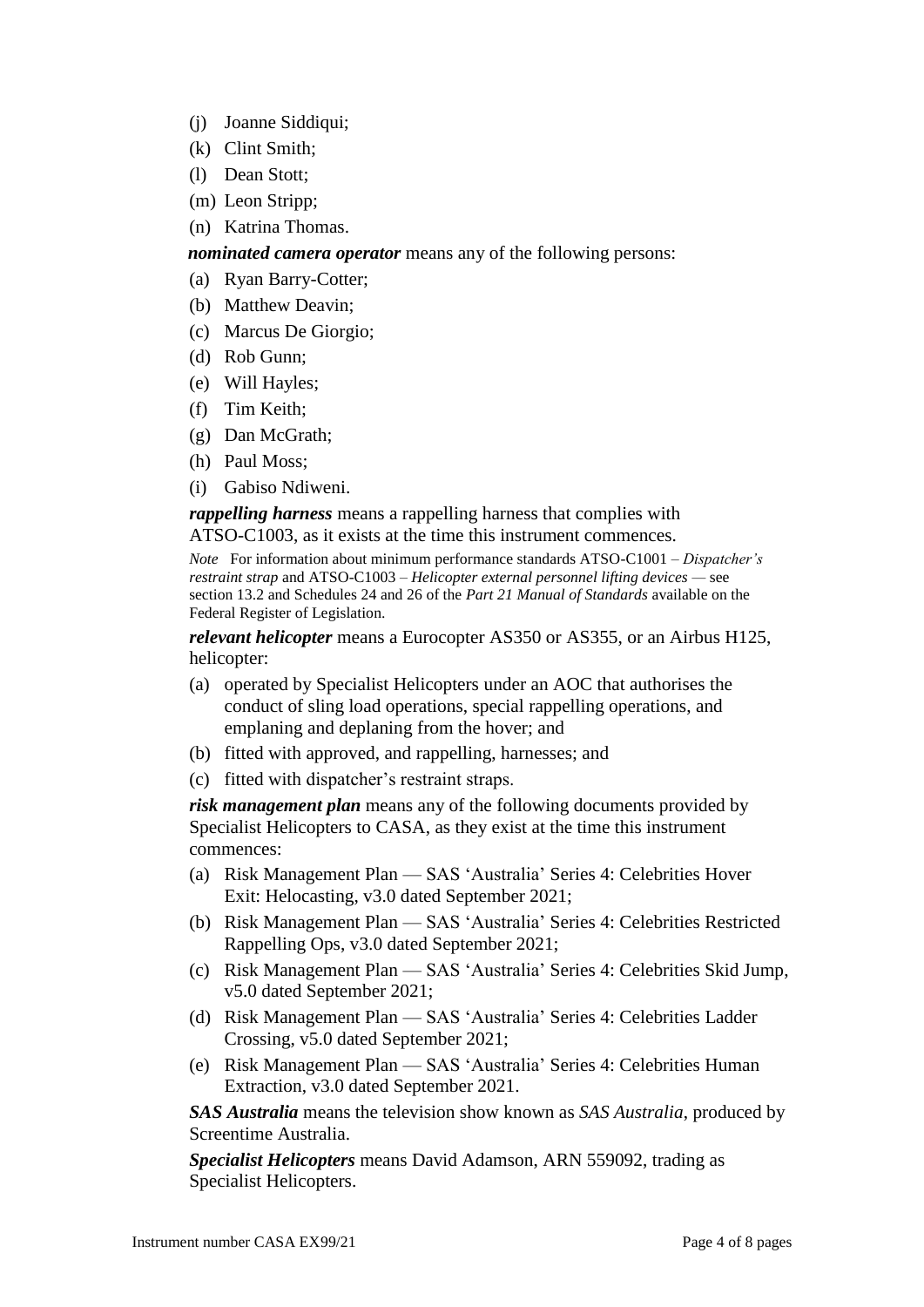# **4 Application**

This instrument applies in relation to Specialist Helicopters when conducting a contest operation, in the described area for the contest operation, for the purposes of filming *SAS Australia*.

### **5 Authorisation**

- (1) For paragraph 151 (3) (a) of CAR, the pilot in command of a relevant helicopter conducting a contest operation is authorised to pick up a contestant during a contest operation.
- (2) The authorisation mentioned in subsection (1) is subject to the condition mentioned in subsection 12 (2).

### **6 Exemption — Specialist Helicopters**

- (1) Specialist Helicopters, when conducting a contest operation, is exempt from compliance with:
	- (a) subregulation 207 (2) of CAR; and
	- (b) subregulations 207 (3) and 235 (7A) of CAR, to the extent that they require compliance with paragraphs 9.1 and 9.3 of CAO 20.16.3 in relation to the stowage of loose articles; and
	- (c) subregulation 250 (1) of CAR; and
	- (d) paragraphs 9.1 and 9.3 of CAO 20.16.3 in relation to the stowage of loose articles; and
	- (e) subparagraph 8.2 (a) of CAO 29.11.
- (2) The exemptions mentioned in subsection (1) are subject to the condition mentioned in subsection 12 (2).
- (3) The exemption mentioned in paragraphs (1) (b) and (d) are subject to the condition mentioned in subsection 12 (1).

### **7 Exemption — pilot in command**

- (1) The pilot in command of a relevant helicopter, when conducting a contest operation, is exempt from compliance with:
	- (a) subregulation 150 (1) of CAR, to the extent that it prohibits dropping a contestant from the helicopter; and
	- (b) regulation 157 of CAR; and
	- (c) subregulation 207 (2) of CAR; and
	- (d) subregulations 207 (3) and 235 (7A) of CAR, to the extent that they require compliance with paragraphs 9.1 and 9.3 of CAO 20.16.3 in relation to the stowage of loose articles; and
	- (e) subregulation 250 (1A) of CAR; and
	- (f) paragraphs 9.1 and 9.3 of CAO 20.16.3 in relation to the stowage of loose articles.
- (2) The exemptions mentioned in subsection (1) are subject to the condition mentioned in subsection 12 (2).
- (3) The exemptions mentioned in paragraphs (1) (d) and (f) are subject to the condition in subsection 12 (1).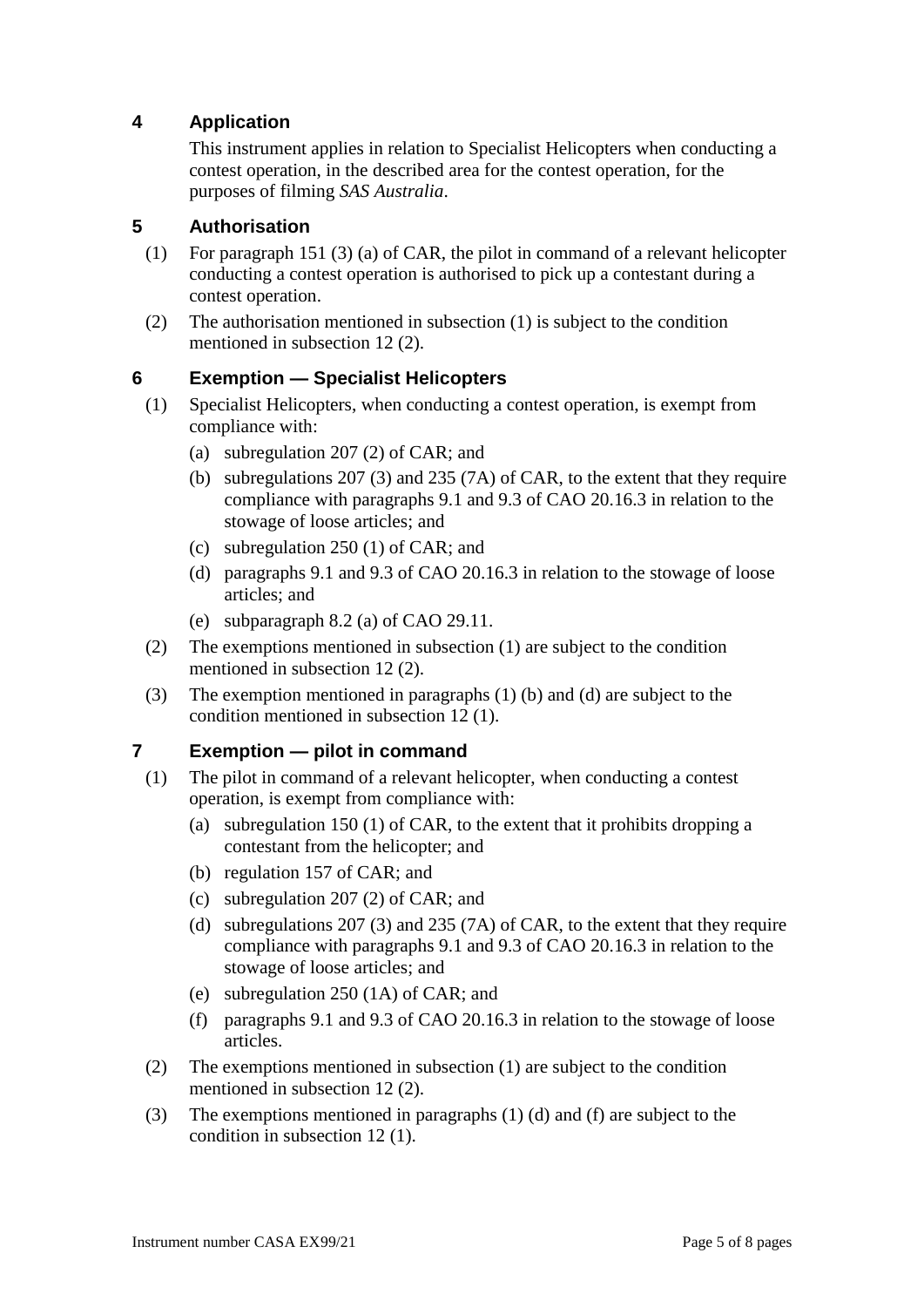### **8 Exemption — nominated aircrew member**

- (1) A nominated aircrew member of a relevant helicopter being used in a contest operation is exempt from compliance with:
	- (a) subregulations 207 (3) and 235 (7A) of CAR, to the extent that they require compliance with paragraphs 3.1, 4.1, 9.1 and 9.3 of CAO 20.16.3; and
	- (b) paragraph  $251$  (1) (c) of CAR; and
	- (c) paragraphs 3.1, 4.1, 9.1 and 9.3 of CAO 20.16.3.
- (2) The exemptions mentioned subsection (1) are subject to the condition mentioned in subsection 12 (2).
- (3) The exemption mentioned in paragraph (1) (b) is subject to the condition in subsection 12(4).
- (4) The exemptions mentioned in paragraphs (1) (a) and (c), as they relate to compliance with paragraphs 9.1 and 9.3 of CAO 20.16.3, are subject to the condition in subsection 12 (3).

### **9 Exemption — contestant**

- (1) A contestant on a relevant helicopter being used in a contest operation is exempt from compliance with:
	- (a) subregulations 207 (3) and 235 (7A) of CAR, to the extent that they require compliance with paragraphs 3.1, 4.1, 9.1 and 9.3 of CAO 20.16.3; and
	- (b) paragraph  $251$  (1) (c) of CAR; and
	- (c) paragraphs 3.1, 4.1, 9.1 and 9.3 of CAO 20.16.3.
- (2) The exemption mentioned in paragraph (1) (b) is subject to the condition in subsection 12(5).
- (3) The exemptions mentioned in paragraphs (1) (a) and (c), as they relate to compliance with paragraphs 9.1 and 9.3 of CAO 20.16.3, are subject to the condition in subsection 12 (3).

### **10 Permission — operator and pilot in command**

- (1) For subregulation 250 (2) of CAR, Specialist Helicopters and the pilot in command of a relevant helicopter are permitted to pick up a contestant, positioned in a harness system attached to a relevant helicopter, for the purposes of a contest operation.
- (2) For subregulation 250 (2) of CAR, Specialist Helicopters and the pilot in command of a relevant helicopter are permitted to carry a contestant or an aircrew member on a flight for the purposes of a contest operation on, or in:
	- (a) a part of the aircraft that is not designed for the accommodation of the crew or passengers; or
	- (b) anything attached to the aircraft.
- (3) The permissions in subsections (1) and (2) are subject to the conditions mentioned in subsections 12 (1) and (2).
- (4) For regulation 151 and subregulation 250 (2) of CAR, Specialist Helicopters is permitted to conduct a contest operation that involves rappelling, as if the operation were a restricted rappelling operation within the meaning of paragraph 8.1 of CAO 29.11.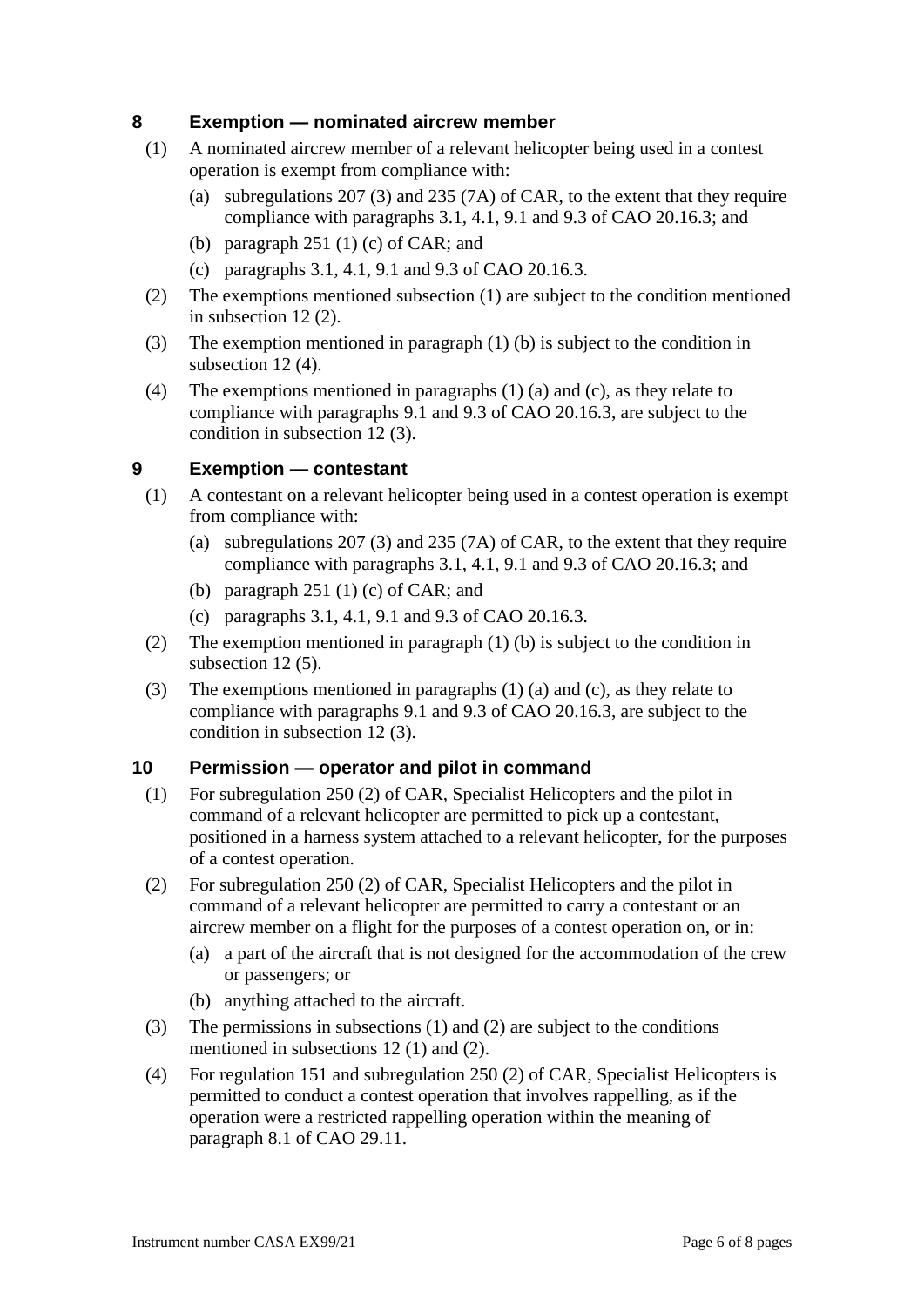### **11 Directions**

- (1) For subregulation 215 (3) of CAR, Specialist Helicopters must include a copy of this instrument in its operations manual.
- (2) For subregulation 251 (3) of CAR, an approved harness must be worn in place of a seatbelt by a contestant or a nominated camera operator in circumstances where the contestant or nominated camera operator:
	- (a) is on a relevant helicopter for the purposes of a contest operation; and
	- (b) is not required to wear a seatbelt under this instrument; and
	- (c) if the person is a contestant, the circumstances mentioned in paragraph 12 (6) (b) do not apply.
- (3) For regulation 11.245 of CASR, Specialist Helicopters must ensure that:
	- (a) each approved harness worn by an aircrew member on a relevant helicopter used for a contest operation is secured to an approved attachment point by a dispatcher's restraint strap; and
	- (b) an approved harness is attached to each dispatcher's restraint strap that is available for use by a contestant in a relevant helicopter; and
	- (c) a copy of this instrument, or a document reproducing all the directions in this section and the conditions in section 12, is given to:
		- (i) each pilot in command conducting a contest operation in a relevant helicopter; and
		- (ii) each contestant, nominated camera operator and nominated aircrew member carried on a relevant helicopter being used in a contest operation; and
	- (d) before a contest operation in a relevant helicopter, the pilot in command gives a briefing on the directions in this section and the conditions in section 12 to each contestant, nominated camera operator and nominated aircrew member carried on the helicopter.
- (4) Specialist Helicopters must ensure that, before a contest operation in a relevant helicopter, each nominated aircrew member, nominated camera operator and contestant is given a written briefing that includes:
	- (a) information comparing the safety of the helicopter with helicopters used for regular public transport or charter operations, including that CASA does not require the helicopter to be operated to the same degree of safety as a helicopter used for regular public transport or charter operations; and
	- (b) a statement of the risks associated with undertaking the contest operation; and
	- (c) a statement to the effect that engaging in the contest operation is done at the person's own risk.
- (5) Specialist Helicopters must not conduct a contest operation in a relevant helicopter unless, before the operation, each nominated aircrew member, nominated camera operator and contestant that will be carried on the helicopter has signed an acknowledgement that they have received and understood the briefing mentioned in subsection (4).
- (6) Specialist Helicopters must retain a copy of an acknowledgment mentioned in subsection (5) for 12 months after it is signed.